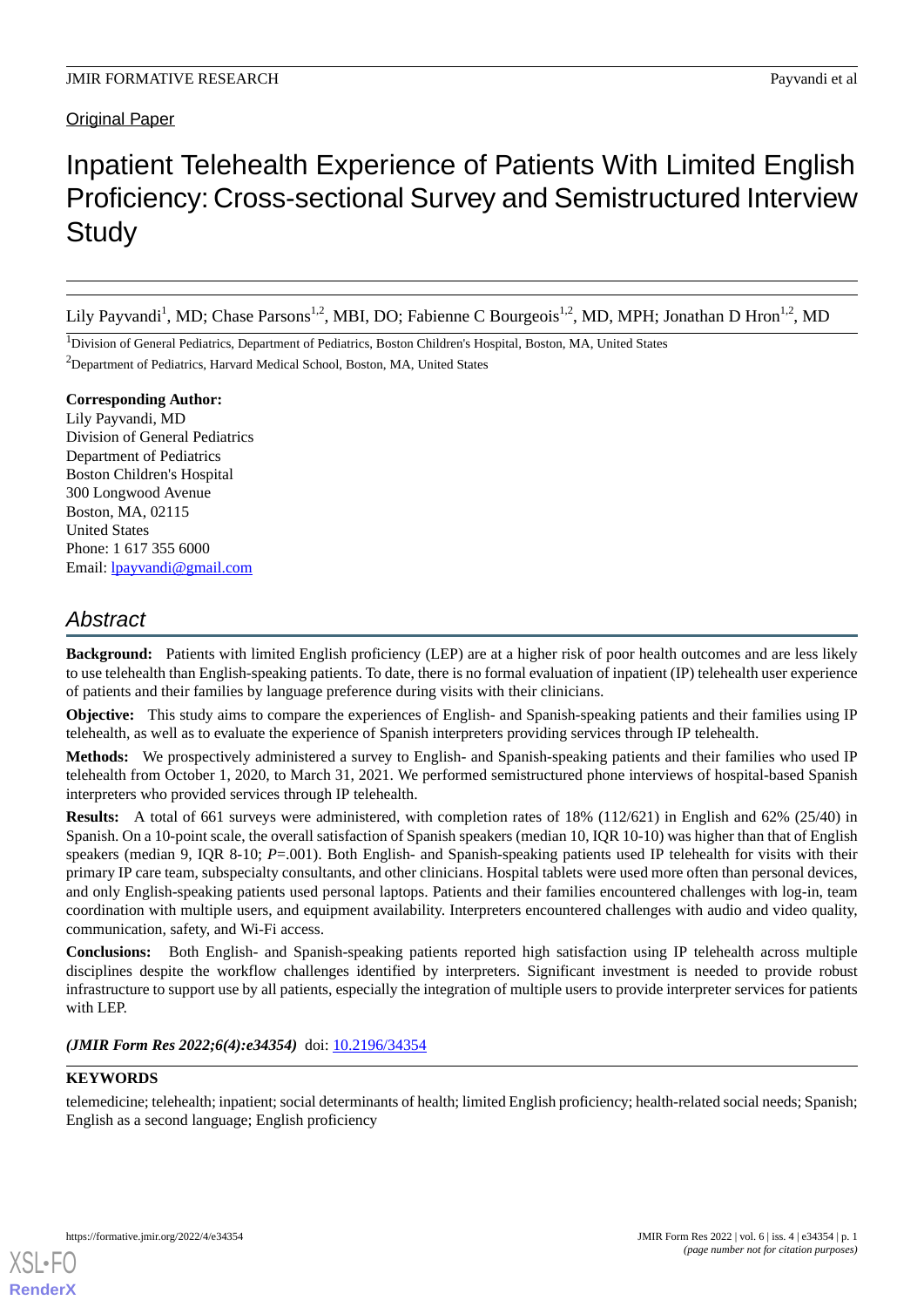## *Introduction*

Health care delivery required redesign during the COVID-19 pandemic. Given the limited availability of personal protective equipment, several aspects of health care were transformed to safely deliver high-quality care from a distance  $[1,2]$  $[1,2]$  $[1,2]$ . Critical to this redesign was the expansion of telehealth. Although telehealth use in inpatient (IP) settings is not new  $[3-7]$  $[3-7]$ , it previously had poor market penetration due to strict regulation and low rates of reimbursement that varied by state [[8](#page-4-4)[,9\]](#page-4-5). IP telehealth expansion during the pandemic was used to support infection control practices, including minimizing personal protective equipment use and the surge of patient demand on hospital systems [\[10](#page-4-6)-[12\]](#page-5-0).

Beyond infection control, there were simultaneous, ongoing public health crises illuminated during the COVID-19 pandemic, which included health inequity [\[13](#page-5-1)]. Equity is a core component of health care access and quality and should be explicitly considered during system design and quality improvement [[14\]](#page-5-2). The legal expectation to provide language access across all federal programs, including health care, originated from the Civil Rights Act and has been expanded under Section 1557 of the Affordable Care Act [\[15](#page-5-3),[16\]](#page-5-4). Successful telehealth implementation is critical to addressing health inequity, which includes linguistic barriers. Patients with limited English proficiency (LEP) have increased risks of poor health outcomes, adverse hospital events, and 30-day emergency department revisits compared to English-proficient patients [[17\]](#page-5-5). Although non–English language preference is associated with higher interest in ambulatory video visits, having LEP is associated with a lower likelihood of ambulatory or urgent care video visits [[18](#page-5-6)[-20](#page-5-7)].

We previously described the rapid implementation of an IP telehealth program to facilitate IP care during the COVID-19 pandemic [[21\]](#page-5-8). Prior evaluation of patient satisfaction with IP telehealth has shown high satisfaction with COVID-19 medical units, rehabilitation, and psychiatric partial hospitalization [[22](#page-5-9)[-24](#page-5-10)]. However, there has not yet been a formal evaluation of IP telehealth user experience by language preference. The experience of users with LEP is dependent on the seamless integration of interpreters; thus, to support this population, we also need to support the interpreter workflow. Our objective is to compare the experiences of English- and Spanish-speaking patients and their families using IP telehealth, as well as to evaluate the experience of Spanish interpreters providing services through IP telehealth.

## *Methods*

### **Study Setting and Data Collection**

This prospective survey study was conducted at Boston Children's Hospital, an academic quaternary care pediatric facility in Boston, Massachusetts. We conducted a mixed methods study of quantitative patient survey data and qualitative interpreter interview data.

## **Evaluation of the Experience of Patients and Their Families Using IP Telehealth**

An 8-question survey ([Multimedia Appendix 1](#page-4-7)) was developed via REDCap (REDCap Consortium) and modified based on the institution's outpatient virtual visit survey. The survey was reviewed and edited by the health literacy team to ensure accessible language use. The survey was translated into Spanish by Boston Children's Hospital Interpreter Services.

Patients and their families who used IP telehealth from October 1, 2020, to March 31, 2021, were identified by crossreferencing reports from the videoconferencing software with IP encounters in the enterprise data warehouse. We further filtered the report by selecting all patients with English or Spanish as their primary language. *Language* in this study is defined as the preferred language listed in the patient's electronic health record. Emails and phone numbers were used for survey distribution. Use of IP telehealth in dialysis, operating rooms, and radiological imaging were excluded as these visit types could not be linked to specific patient encounters. Patients with email listings were sent the survey in their listed language. Patients without email listings were called via phone, and the survey was administered in their listed language by author LP or a trained Spanish interpreter. Due to an initially low Spanish survey response rate and fewer email listings, starting from December 1, 2020, all surveys were administered by phone to patients with Spanish listed as their preferred language. Survey results of de-identified patients were downloaded from REDCap.

## **Evaluation of the Experience of Interpreters Providing Services Through IP Telehealth**

The hospital has a dedicated interpreter services department with 23 staff members available either in person or by phone or videoconferencing, in addition to external interpreters via contracted agencies. During the COVID-19 pandemic, interpreters initially transitioned to remote work exclusively, but during the study period, they were available in person and remotely. Clinicians typically contacted interpreters by paging to arrange a meeting time. With the launch of an IP telehealth initiative, clinicians were instructed to provide a telehealth meeting link to the interpreter when requesting services. There is also a virtual interpreter system provided by a third-party vendor via tablets on wheels in each hospital unit; however, this system was not integrated with IP telehealth at the time of this study. We conducted semistructured phone interviews of 5 hospital-based Spanish interpreters who provided services through IP telehealth to assess their experience with the program and how it may be improved. The semistructured interview guide consisted of the following questions: (1) What issues did you experience during the IP telehealth session? (2) What do you like about IP telehealth? and (3) What are the opportunities for IP telehealth improvement? Responses were reported to include a representative sample and were categorized inductively.

#### **Ethical Considerations**

This project was part of a larger quality improvement effort at Boston Children's Hospital and was thus deemed exempt from

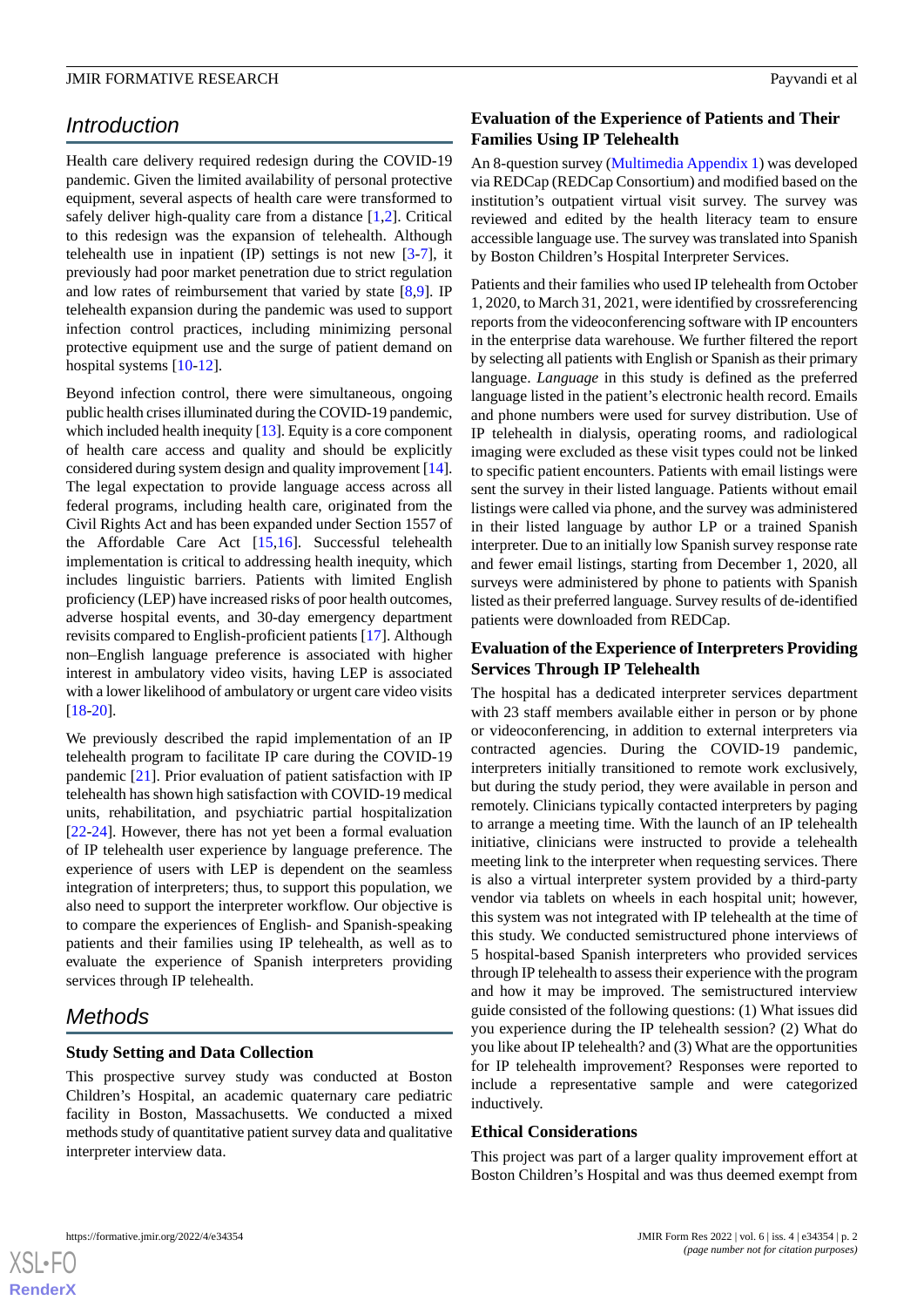Institutional Review Board review by the Department of Pediatrics Performance Excellence Group.

#### **Statistical Analysis**

Medians and IQRs were calculated for continuous variables. A *P* value of .05 was considered statistically significant. Wilcoxon rank sum test with continuity correction was performed.

## *Results*

## **Evaluation of the Experience of Patients and Their Families Using IP Telehealth**

Of the 8422 unique patients admitted to the hospital during the study period, 505 (6%) had Spanish listed as their preferred language. Of these 505 unique Spanish-speaking patients, 40 (7.9%) used IP telehealth during the study period. A total of 661 eligible patients were identified and administered the survey, with completion rates of 18% (112/621) in English and 62% (25/40) in Spanish. On a 10-point scale, the overall satisfaction

of Spanish speakers (median 10, IQR 10-10) was higher than that of English speakers (median 9, IQR 8-10; *P*=.001). On a 10-point scale, the median scores for how well they felt their questions were answered during their visit were equal: 10 (IQR 10-10) for Spanish speakers and 10 (IQR 9-10) for English speakers (*P*=.03). Both English- and Spanish-speaking patients reported IP telehealth visits with their primary IP care team, subspecialty consultants, and other clinicians ([Table 1](#page-2-0)).

Hospital tablets were used more often than personal devices, and notably, only English-speaking patients used personal laptops [\(Table 2\)](#page-2-1).

Of patient and family respondents with Spanish listed as their preferred language, 80% (20/25) reported using an interpreter during their visit. Feedback on how to make the system easier to use was most frequently regarding log-in, team coordination with multiple users including interpreters, and equipment availability [\(Table 3\)](#page-2-2). We coded the responses into categories.

<span id="page-2-0"></span>**Table 1.** Comparison of inpatient telehealth visit type by language.

| Telehealth visit type       | English-speaking respondents <sup>a</sup> (n=112), n $(\%)$ | Spanish-speaking respondents <sup>a</sup> (n=25), n $(\%)$ |
|-----------------------------|-------------------------------------------------------------|------------------------------------------------------------|
| Primary inpatient care team | 54 (48)                                                     | 12 (48)                                                    |
| Specialist consult          | 50 (45)                                                     | 12 (48)                                                    |
| Other                       | $48^{\rm b}$ (43)                                           | $9^{\circ}$ (36)                                           |

<sup>a</sup>The sum of each column is greater than the number of respondents because the survey question permitted multiselect answers. The denominator for each cell is the number of respondents.

<span id="page-2-1"></span><sup>b</sup>Other telehealth visit types for English-speaking respondents included behavioral health therapy, child life, dietician, music therapy, nasogastric pump instructions, parent calling patient, patient calling provider from outside facility, patient unsure of type, pet therapy, and social work.

<sup>c</sup>Other telehealth visit types for Spanish-speaking respondents included dietician, music therapy, patient unsure of type, pet therapy, and social work.

**Table 2.** Comparison of inpatient telehealth device type by language.

<span id="page-2-2"></span>

| Device type              | English-speaking respondents<br>$(n=112)$ , n $(\%)$ | Spanish-speaking respondents<br>$(n=25)$ , n $(\%)$ | All respondents<br>$(N=137)$ , n $(\%)$ |
|--------------------------|------------------------------------------------------|-----------------------------------------------------|-----------------------------------------|
| Hospital tablet          | 50 (45)                                              | 14 (56)                                             | 64 (47)                                 |
| Personal phone or tablet | 36(32)                                               | 11 (44)                                             | 47 (34)                                 |
| Personal laptop          | 26(23)                                               | 0(0)                                                | 26(19)                                  |

**Table 3.** Categorized comment responses (N=52) to the survey question "How can we make the system easier to use?"

| Categories for improvement       | Responses, n (%) |
|----------------------------------|------------------|
| $Log-in$                         | 8(15)            |
| Multiple users/team coordination | 5(10)            |
| Equipment availability           | 3(6)             |
| Privacy                          | 3(6)             |
| Poor internet connection         | 2(4)             |
| Patient engagement               | 2(4)             |
| "Unreliable" interpreter         | 1(2)             |
| Audio quality                    | 1(2)             |
| Advertising                      | 1(2)             |
| Positive comments                | 26(50)           |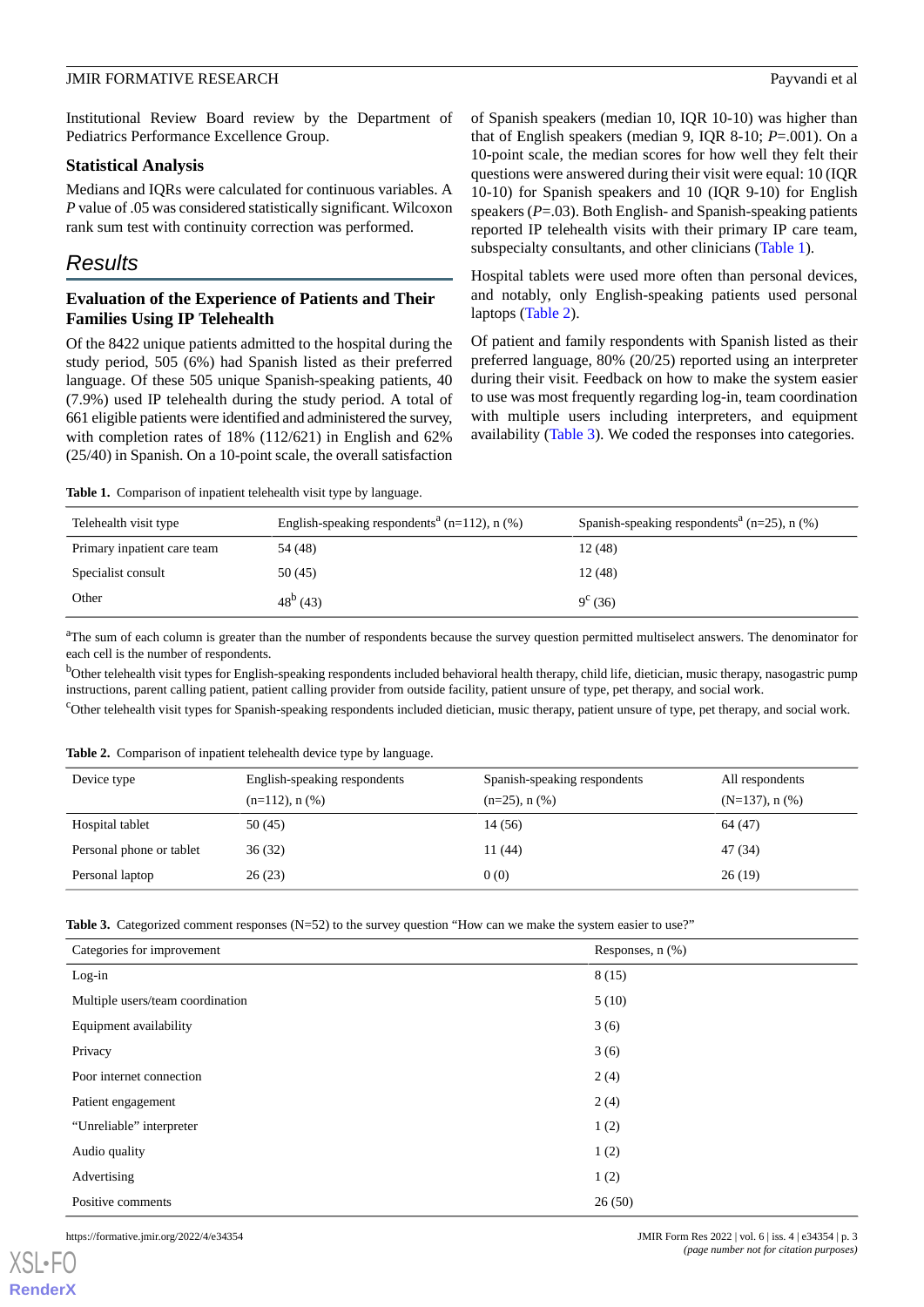## **Evaluation of the Experience of Interpreters Providing Services Through IP Telehealth**

Feedback categories derived from phone interviews with Spanish interpreters include audio and video quality, communication, safety, and Wi-Fi access [\(Table 4\)](#page-3-0).

<span id="page-3-0"></span>

| Table 4. Interpreter phone interview feedback. |
|------------------------------------------------|
|------------------------------------------------|

| Category      | Sentiment    | Illustrative quote                                                                                                                                                                                                                                                           |  |
|---------------|--------------|------------------------------------------------------------------------------------------------------------------------------------------------------------------------------------------------------------------------------------------------------------------------------|--|
| General       | Positive     | Thank you for caring about our Latino population!                                                                                                                                                                                                                            |  |
| Safety        | Positive     | This helped me and my family stay safe from the virus.<br>I have children at home and was worried about working in person and spreading COVID to<br>them.                                                                                                                    |  |
| Audio quality | Constructive | It is challenging to hear the team when they are in full PPE [personal protective equipment].<br>Make sure the iPad is close to the patient, volume is high, and it is clear who is taking turn to<br>speak. Otherwise it is overwhelming.                                   |  |
| Communication | Constructive | Our Latino population is more responsive with texts than emails. Can we send the invite link<br>through a text instead of an email?<br>Physical therapy was difficult because we could not touch the patient to instruct them to turn<br>around.                             |  |
| Video quality | Constructive | It is tough to visualize the patient and family at the same time.<br>We need more family education on pointing the camera at the correct angle.                                                                                                                              |  |
| Wi-Fi access  | Constructive | Most patients who I interpret for do not have Wi-Fi at home so they use data on their cell<br>phones. We should help them use hospital Wi-Fi to download the application on their phones<br>while inpatient. This will help them with their follow-up outpatient televisits. |  |

## *Discussion*

## **Principal Findings**

We found that the patients in this sample had high satisfaction with IP telehealth, but Spanish-speaking patients' median satisfaction scores were higher than those of English speakers despite the workflow challenges identified by interpreters. Broad use cases of IP telehealth were present for both language groups, including visits with the primary IP care team, specialty consultants, social workers, and dieticians. Overall, hospital tablets were used more than personal devices, especially by Spanish-speaking patients. This finding suggests the need for further investment in dedicated hospital devices. Survey respondents provided useful feedback that was shared in departmental educational sessions and can inform future improvements (eg, regarding session log-in and audio and video quality with multiple team members).

Notably, interpreters expressed appreciation for the opportunity to deliver care from a distance during the COVID-19 pandemic. This finding highlights the value of IP telehealth as a tool to ensure staff safety from infectious diseases.

### **Comparison With Prior Work**

Previous literature on IP telehealth implementation has described a broad range of use cases and patient satisfaction that is comparable to in-person care [\[22](#page-5-9)[-26](#page-5-11)]. Our study adds to this literature by specifically addressing the experience of patients and their families who have LEP. The positive experience reported by Spanish speakers in our survey aligns with prior work in ambulatory settings that shows high interest in telehealth among non–English speakers [[20\]](#page-5-7).

[XSL](http://www.w3.org/Style/XSL)•FO **[RenderX](http://www.renderx.com/)**

Spanish-speaking patients primarily using hospital tablets and not personal laptops emphasizes the importance of investing in IP telehealth infrastructure for patients with LEP [\[27](#page-5-12)]. In one paper, narratives of patients with LEP who experience social isolation while hospitalized highlight the importance of careful tablet technology implementation to address communication barriers [[28](#page-5-13)]. Other hospital systems describe the use of Amazon Echo Show devices, laptops on wheels, and tablets on wheels as part of telehealth  $[25,26]$  $[25,26]$  $[25,26]$ . Carts with the ability to pan and tilt, hands-free voice-activated command devices, and supplementary speakers may also help address the audio and video quality challenges noted by survey respondents.

Similar to previous findings, we found that work-arounds for integrating multiple users to include interpreters compromised audio and video quality [[25\]](#page-5-14). Literature has shown better communication outcomes for interpreters connected by video than by phone, further supporting the need for robust infrastructure, including integrated interpreter services, to support IP telehealth initiatives [[29\]](#page-5-15).

#### **Limitations**

This study has limitations, particularly the switch to phone-administered surveys for Spanish-speaking patients due to a low response rate and fewer email listings than English-speaking patients. The use of phone surveys may introduce acquiescence or conformity bias, which may explain the higher median satisfaction score among Spanish-speaking respondents than English-speaking respondents. Satisfaction may also be inflated due to a perceived lack of anonymity or a fear of disapproval from health care professionals [[30](#page-5-16)[,31](#page-5-17)]. In addition, language preference as documented in the electronic health record may not accurately identify patients with LEP.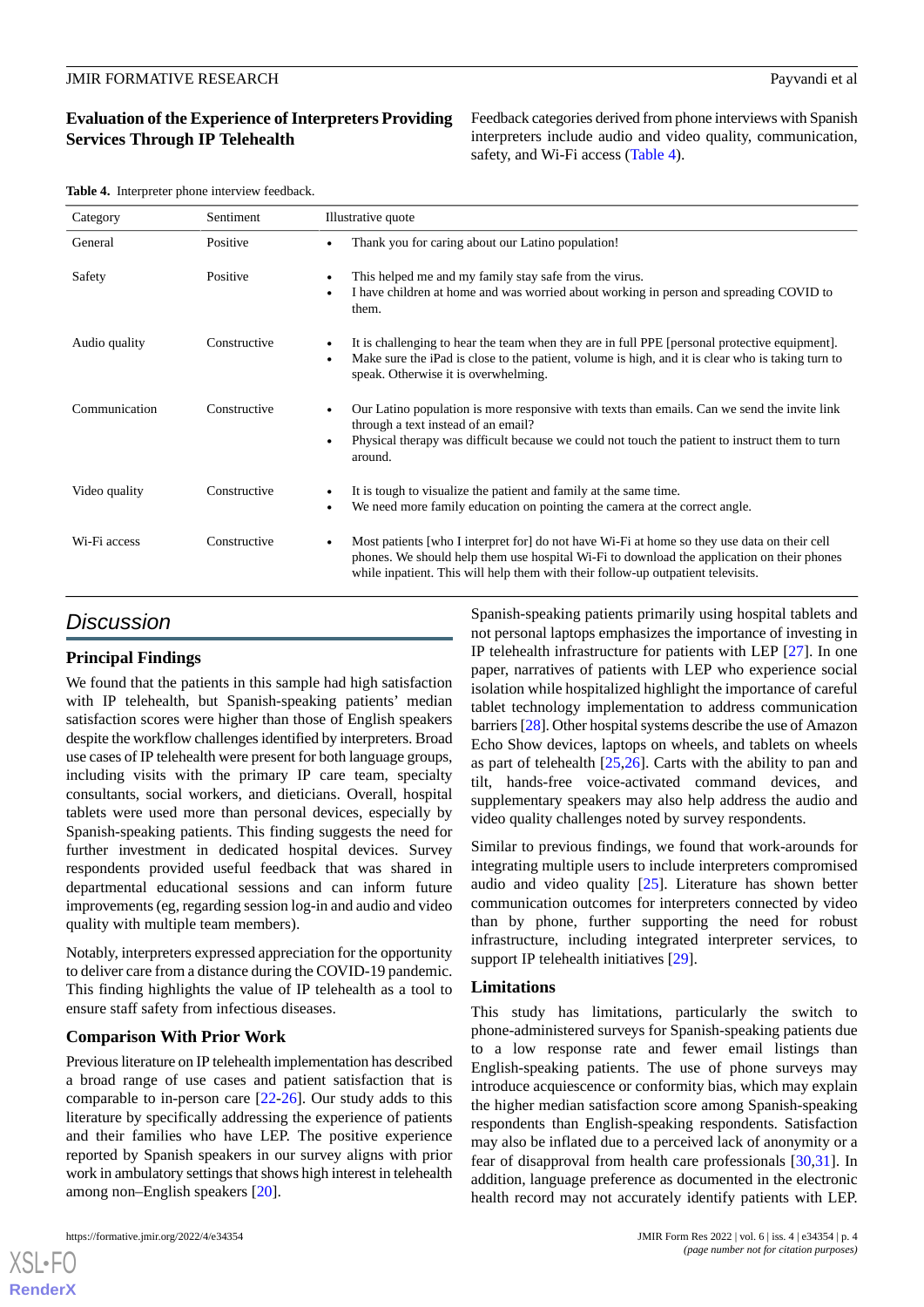#### **JMIR FORMATIVE RESEARCH Payvandi et al.** Payvandi et al.

This could lead to miscategorization, affecting both our survey response rate and survey results. Our mixed methods approach meant that the interpreters—a small cohort—were interviewed, whereas the larger cohort of patients received the structured survey. Survey data have limitations that include inflexibility and lack of depth, which we attempted to address by including textboxes for open-ended questions. Finally, our findings may not apply to patients who speak languages other than English and Spanish, although this institution supports 15 languages through in-house interpreters and more than 100 languages through externally contracted interpreter services.

#### **Conclusions**

Both English- and Spanish-speaking patients reported high satisfaction using IP telehealth across multiple disciplines despite the workflow challenges identified by interpreters. Significant investment is needed to provide robust infrastructure to support use by all patients, especially the integration of multiple users to provide interpreter services for patients with LEP.

#### **Acknowledgments**

We would like to give special thanks to Boston Children's Hospital Interpretation Services for administering surveys to Spanish-speaking patients and their families.

#### **Conflicts of Interest**

<span id="page-4-7"></span>None declared.

### **Multimedia Appendix 1**

<span id="page-4-0"></span>Patient survey in English and Spanish. [[DOCX File , 13 KB](https://jmir.org/api/download?alt_name=formative_v6i4e34354_app1.docx&filename=c905309721e0e4af2abd64611fbee948.docx)-[Multimedia Appendix 1\]](https://jmir.org/api/download?alt_name=formative_v6i4e34354_app1.docx&filename=c905309721e0e4af2abd64611fbee948.docx)

#### <span id="page-4-1"></span>**References**

- 1. Livingston E, Desai A, Berkwits M. Sourcing personal protective equipment during the COVID-19 pandemic. JAMA 2020 May 19;323(19):1912-1914. [doi: [10.1001/jama.2020.5317](http://dx.doi.org/10.1001/jama.2020.5317)] [Medline: [32221579\]](http://www.ncbi.nlm.nih.gov/entrez/query.fcgi?cmd=Retrieve&db=PubMed&list_uids=32221579&dopt=Abstract)
- <span id="page-4-2"></span>2. Rational use of personal protective equipment for coronavirus disease (COVID-19) and considerations during severe shortages. World Health Organization. 2020. URL: [https://www.who.int/publications/i/item/](https://www.who.int/publications/i/item/rational-use-of-personal-protective-equipment-for-coronavirus-disease-(covid-19)-and-considerations-during-severe-shortages) [rational-use-of-personal-protective-equipment-for-coronavirus-disease-\(covid-19\)-and-considerations-during-severe-shortages](https://www.who.int/publications/i/item/rational-use-of-personal-protective-equipment-for-coronavirus-disease-(covid-19)-and-considerations-during-severe-shortages) [accessed 2022-03-25]
- 3. McSwain SD, Marcin JP. Telemedicine for the care of children in the hospital setting. Pediatr Ann 2014 Feb;43(2):e44-e49. [doi: [10.3928/00904481-20140127-10\]](http://dx.doi.org/10.3928/00904481-20140127-10) [Medline: [24512161\]](http://www.ncbi.nlm.nih.gov/entrez/query.fcgi?cmd=Retrieve&db=PubMed&list_uids=24512161&dopt=Abstract)
- 4. Assimacopoulos A, Alam R, Arbo M, Nazir J, Chen D, Weaver S, et al. A brief retrospective review of medical records comparing outcomes for inpatients treated via telehealth versus in-person protocols: is telehealth equally effective as in-person visits for treating neutropenic fever, bacterial pneumonia, and infected bacterial wounds? Telemed J E Health 2008 Oct;14(8):762-768. [doi: [10.1089/tmj.2007.0128](http://dx.doi.org/10.1089/tmj.2007.0128)] [Medline: [18954245\]](http://www.ncbi.nlm.nih.gov/entrez/query.fcgi?cmd=Retrieve&db=PubMed&list_uids=18954245&dopt=Abstract)
- <span id="page-4-3"></span>5. Okita AL, Molina Tinoco LJ, Patatas OHG, Guerreiro A, Criado PR, Gabbi TVB, et al. Use of smartphones in telemedicine: comparative study between standard and teledermatological evaluation of high-complex care hospital inpatients. Telemed J E Health 2016 Sep;22(9):755-760. [doi: [10.1089/tmj.2015.0086\]](http://dx.doi.org/10.1089/tmj.2015.0086) [Medline: [26959500](http://www.ncbi.nlm.nih.gov/entrez/query.fcgi?cmd=Retrieve&db=PubMed&list_uids=26959500&dopt=Abstract)]
- <span id="page-4-4"></span>6. DeVido J, Glezer A, Branagan L, Lau A, Bourgeois JA. Telepsychiatry for inpatient consultations at a separate campus of an academic medical center. Telemed J E Health 2016 Jul;22(7):572-576. [doi: [10.1089/tmj.2015.0125](http://dx.doi.org/10.1089/tmj.2015.0125)] [Medline: [26701608](http://www.ncbi.nlm.nih.gov/entrez/query.fcgi?cmd=Retrieve&db=PubMed&list_uids=26701608&dopt=Abstract)]
- <span id="page-4-5"></span>7. Georgesen C, Karim SA, Liu R, Moorhead A, Falo LD, English JC. Inpatient eDermatology (teledermatology) can help meet the demand for inpatient skin disease. Telemed J E Health 2020 Jul;26(7):872-878. [doi: [10.1089/tmj.2019.0147\]](http://dx.doi.org/10.1089/tmj.2019.0147) [Medline: [31663822](http://www.ncbi.nlm.nih.gov/entrez/query.fcgi?cmd=Retrieve&db=PubMed&list_uids=31663822&dopt=Abstract)]
- <span id="page-4-6"></span>8. Dorsey ER, Topol EJ. State of telehealth. N Engl J Med 2016 Jul 14;375(2):154-161. [doi: [10.1056/NEJMra1601705](http://dx.doi.org/10.1056/NEJMra1601705)] [Medline: [27410924](http://www.ncbi.nlm.nih.gov/entrez/query.fcgi?cmd=Retrieve&db=PubMed&list_uids=27410924&dopt=Abstract)]
- 9. Adler-Milstein J, Kvedar J, Bates DW. Telehealth among US hospitals: several factors, including state reimbursement and licensure policies, influence adoption. Health Aff (Millwood) 2014 Feb;33(2):207-215. [doi: [10.1377/hlthaff.2013.1054\]](http://dx.doi.org/10.1377/hlthaff.2013.1054) [Medline: [24493762](http://www.ncbi.nlm.nih.gov/entrez/query.fcgi?cmd=Retrieve&db=PubMed&list_uids=24493762&dopt=Abstract)]
- 10. Chou E, Hsieh YL, Wolfshohl J, Green F, Bhakta T. Onsite telemedicine strategy for coronavirus (COVID-19) screening to limit exposure in ED. Emerg Med J 2020 Jun;37(6):335-337 [\[FREE Full text\]](https://doi.org/10.1136/emermed-2020-209645) [doi: [10.1136/emermed-2020-209645](http://dx.doi.org/10.1136/emermed-2020-209645)] [Medline: [32366616](http://www.ncbi.nlm.nih.gov/entrez/query.fcgi?cmd=Retrieve&db=PubMed&list_uids=32366616&dopt=Abstract)]
- 11. Using telehealth to expand access to essential health services during the COVID-19 pandemic. Centers for Disease Control and Prevention. 2020 Jun 10. URL: [https://www.cdc.gov/coronavirus/2019-ncov/hcp/telehealth.](https://www.cdc.gov/coronavirus/2019-ncov/hcp/telehealth.html#anchor_1591720077356%0A) [html#anchor\\_1591720077356%0A](https://www.cdc.gov/coronavirus/2019-ncov/hcp/telehealth.html#anchor_1591720077356%0A) [accessed 2022-01-12]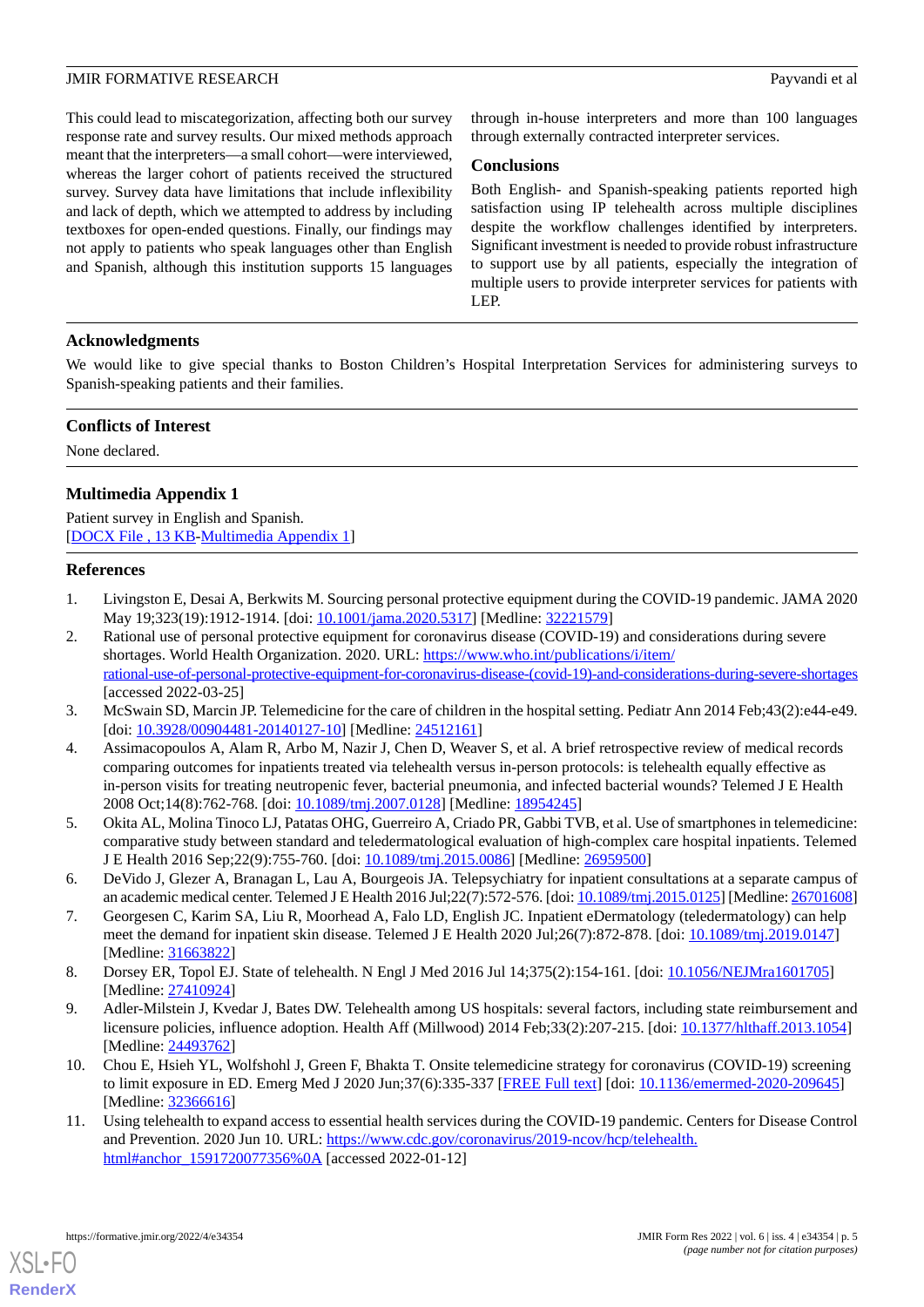- <span id="page-5-0"></span>12. Pilosof NP, Barrett M, Oborn E, Barkai G, Pessach IM, Zimlichman E. Inpatient telemedicine and new models of care during COVID-19: hospital design strategies to enhance patient and staff safety. Int J Environ Res Public Health 2021 Aug 08;18(16):8391 [[FREE Full text\]](https://www.mdpi.com/resolver?pii=ijerph18168391) [doi: [10.3390/ijerph18168391\]](http://dx.doi.org/10.3390/ijerph18168391) [Medline: [34444140\]](http://www.ncbi.nlm.nih.gov/entrez/query.fcgi?cmd=Retrieve&db=PubMed&list_uids=34444140&dopt=Abstract)
- <span id="page-5-2"></span><span id="page-5-1"></span>13. Health equity. Centers for Disease Control and Prevention. 2022 Mar 21. URL: [https://www.cdc.gov/coronavirus/2019-ncov/](https://www.cdc.gov/coronavirus/2019-ncov/community/health-equity/index.html) [community/health-equity/index.html](https://www.cdc.gov/coronavirus/2019-ncov/community/health-equity/index.html) [accessed 2022-03-25]
- 14. Diamond LC, Jacobs EA, Karliner L. Providing equitable care to patients with limited dominant language proficiency amid the COVID-19 pandemic. Patient Educ Couns 2020 Aug;103(8):1451-1452 [\[FREE Full text](http://europepmc.org/abstract/MED/32571503)] [doi: [10.1016/j.pec.2020.05.028\]](http://dx.doi.org/10.1016/j.pec.2020.05.028) [Medline: [32571503](http://www.ncbi.nlm.nih.gov/entrez/query.fcgi?cmd=Retrieve&db=PubMed&list_uids=32571503&dopt=Abstract)]
- <span id="page-5-4"></span><span id="page-5-3"></span>15. Chen AH, Youdelman MK, Brooks J. The legal framework for language access in healthcare settings: Title VI and beyond. J Gen Intern Med 2007 Nov;22 Suppl 2:362-367 [[FREE Full text](http://europepmc.org/abstract/MED/17957427)] [doi: [10.1007/s11606-007-0366-2\]](http://dx.doi.org/10.1007/s11606-007-0366-2) [Medline: [17957427](http://www.ncbi.nlm.nih.gov/entrez/query.fcgi?cmd=Retrieve&db=PubMed&list_uids=17957427&dopt=Abstract)]
- <span id="page-5-5"></span>16. Section 1557 of the Patient Protection and Affordable Care Act. U.S. Department of Health & Human Services. 2021 May 10. URL: <https://www.hhs.gov/civil-rights/for-individuals/section-1557/index.html> [accessed 2022-02-01]
- <span id="page-5-6"></span>17. Rawal S, Srighanthan J, Vasantharoopan A, Hu H, Tomlinson G, Cheung AM. Association between limited English proficiency and revisits and readmissions after hospitalization for patients with acute and chronic conditions in Toronto, Ontario, Canada. JAMA 2019 Oct 22;322(16):1605-1607 [[FREE Full text](http://europepmc.org/abstract/MED/31638666)] [doi: [10.1001/jama.2019.13066](http://dx.doi.org/10.1001/jama.2019.13066)] [Medline: [31638666](http://www.ncbi.nlm.nih.gov/entrez/query.fcgi?cmd=Retrieve&db=PubMed&list_uids=31638666&dopt=Abstract)]
- 18. Hsiao V, Chandereng T, Lankton RL, Huebner JA, Baltus JJ, Flood GE, et al. Disparities in telemedicine access: a cross-sectional study of a newly established infrastructure during the COVID-19 pandemic. Appl Clin Inform 2021 May;12(3):445-458 [\[FREE Full text\]](https://doi.org/10.1055/s-0041-1730026) [doi: [10.1055/s-0041-1730026\]](http://dx.doi.org/10.1055/s-0041-1730026) [Medline: [34107542\]](http://www.ncbi.nlm.nih.gov/entrez/query.fcgi?cmd=Retrieve&db=PubMed&list_uids=34107542&dopt=Abstract)
- <span id="page-5-7"></span>19. Chunara R, Zhao Y, Chen J, Lawrence K, Testa PA, Nov O, et al. Telemedicine and healthcare disparities: a cohort study in a large healthcare system in New York City during COVID-19. J Am Med Inform Assoc 2021 Jan 15;28(1):33-41 [\[FREE](http://europepmc.org/abstract/MED/32866264) [Full text\]](http://europepmc.org/abstract/MED/32866264) [doi: [10.1093/jamia/ocaa217\]](http://dx.doi.org/10.1093/jamia/ocaa217) [Medline: [32866264\]](http://www.ncbi.nlm.nih.gov/entrez/query.fcgi?cmd=Retrieve&db=PubMed&list_uids=32866264&dopt=Abstract)
- <span id="page-5-8"></span>20. Khoong EC, Butler BA, Mesina O, Su G, DeFries TB, Nijagal M, et al. Patient interest in and barriers to telemedicine video visits in a multilingual urban safety-net system. J Am Med Inform Assoc 2021 Feb 15;28(2):349-353 [\[FREE Full text\]](http://europepmc.org/abstract/MED/33164063) [doi: [10.1093/jamia/ocaa234\]](http://dx.doi.org/10.1093/jamia/ocaa234) [Medline: [33164063](http://www.ncbi.nlm.nih.gov/entrez/query.fcgi?cmd=Retrieve&db=PubMed&list_uids=33164063&dopt=Abstract)]
- <span id="page-5-9"></span>21. Hron JD, Parsons CR, Williams LA, Harper MB, Bourgeois FC. Rapid implementation of an inpatient telehealth program during the COVID-19 pandemic. Appl Clin Inform 2020 May;11(3):452-459 [\[FREE Full text\]](http://europepmc.org/abstract/MED/32610350) [doi: [10.1055/s-0040-1713635\]](http://dx.doi.org/10.1055/s-0040-1713635) [Medline: [32610350](http://www.ncbi.nlm.nih.gov/entrez/query.fcgi?cmd=Retrieve&db=PubMed&list_uids=32610350&dopt=Abstract)]
- <span id="page-5-10"></span>22. Zimmerman M, Benjamin I, Tirpak JW, D'Avanzato C. Patient satisfaction with partial hospital telehealth treatment during the COVID-19 pandemic: comparison to in-person treatment. Psychiatry Res 2021 Jul;301:113966 [[FREE Full text](http://europepmc.org/abstract/MED/33990071)] [doi: [10.1016/j.psychres.2021.113966](http://dx.doi.org/10.1016/j.psychres.2021.113966)] [Medline: [33990071\]](http://www.ncbi.nlm.nih.gov/entrez/query.fcgi?cmd=Retrieve&db=PubMed&list_uids=33990071&dopt=Abstract)
- <span id="page-5-14"></span>23. Tenforde AS, Hefner JE, Kodish-Wachs JE, Iaccarino MA, Paganoni S. Telehealth in physical medicine and rehabilitation: a narrative review. PM R 2017 May;9(5S):S51-S58. [doi: [10.1016/j.pmrj.2017.02.013\]](http://dx.doi.org/10.1016/j.pmrj.2017.02.013) [Medline: [28527504\]](http://www.ncbi.nlm.nih.gov/entrez/query.fcgi?cmd=Retrieve&db=PubMed&list_uids=28527504&dopt=Abstract)
- <span id="page-5-11"></span>24. Legler S, Diehl M, Hilliard B, Olson A, Markowitz R, Tignanelli C, et al. Evaluation of an intrahospital telemedicine program for patients admitted With COVID-19: mixed methods study. J Med Internet Res 2021 Apr 29;23(4):e25987 [[FREE Full text](https://www.jmir.org/2021/4/e25987/)] [doi: [10.2196/25987\]](http://dx.doi.org/10.2196/25987) [Medline: [33872187\]](http://www.ncbi.nlm.nih.gov/entrez/query.fcgi?cmd=Retrieve&db=PubMed&list_uids=33872187&dopt=Abstract)
- 25. Vilendrer S, Patel B, Chadwick W, Hwa M, Asch S, Pageler N, et al. Rapid deployment of inpatient telemedicine in response to COVID-19 across three health systems. J Am Med Inform Assoc 2020 Jul 01;27(7):1102-1109 [\[FREE Full text\]](http://europepmc.org/abstract/MED/32495830) [doi: [10.1093/jamia/ocaa077](http://dx.doi.org/10.1093/jamia/ocaa077)] [Medline: [32495830\]](http://www.ncbi.nlm.nih.gov/entrez/query.fcgi?cmd=Retrieve&db=PubMed&list_uids=32495830&dopt=Abstract)
- <span id="page-5-13"></span><span id="page-5-12"></span>26. Ong SY, Stump L, Zawalich M, Edwards L, Stanton G, Matthews M, et al. Inpatient telehealth tools to enhance communication and decrease personal protective equipment consumption during disaster situations: a case study during the COVID-19 pandemic. Appl Clin Inform 2020 Oct;11(5):733-741 [[FREE Full text](http://europepmc.org/abstract/MED/33147644)] [doi: [10.1055/s-0040-1719180](http://dx.doi.org/10.1055/s-0040-1719180)] [Medline: [33147644](http://www.ncbi.nlm.nih.gov/entrez/query.fcgi?cmd=Retrieve&db=PubMed&list_uids=33147644&dopt=Abstract)]
- <span id="page-5-15"></span>27. Webber EC, McMillen BD, Willis DR. Health care disparities and access to video visits before and after the COVID-19 pandemic: findings from a patient survey in primary care. Telemed J E Health 2021 Aug 27 [\[FREE Full text\]](https://doi.org/10.1089/tmj.2021.0126) [doi: [10.1089/tmj.2021.0126](http://dx.doi.org/10.1089/tmj.2021.0126)] [Medline: [34449270\]](http://www.ncbi.nlm.nih.gov/entrez/query.fcgi?cmd=Retrieve&db=PubMed&list_uids=34449270&dopt=Abstract)
- <span id="page-5-16"></span>28. Kucirek NK, Thomas NJ, Norman JS, Athavale P, Jaradeh K, Hsiang EY, et al. Stories from COVID-19 reveal hospitalized patients with limited English proficiency have always been uniquely prone to social isolation. J Gen Intern Med 2021 Mar;36(3):786-789 [[FREE Full text\]](http://europepmc.org/abstract/MED/33409888) [doi: [10.1007/s11606-020-06383-z\]](http://dx.doi.org/10.1007/s11606-020-06383-z) [Medline: [33409888\]](http://www.ncbi.nlm.nih.gov/entrez/query.fcgi?cmd=Retrieve&db=PubMed&list_uids=33409888&dopt=Abstract)
- <span id="page-5-17"></span>29. Lion KC, Brown JC, Ebel BE, Klein EJ, Strelitz B, Gutman CK, et al. Effect of telephone vs video interpretation on parent comprehension, communication, and utilization in the pediatric emergency department: a randomized clinical trial. JAMA Pediatr 2015 Dec;169(12):1117-1125 [\[FREE Full text\]](http://europepmc.org/abstract/MED/26501862) [doi: [10.1001/jamapediatrics.2015.2630\]](http://dx.doi.org/10.1001/jamapediatrics.2015.2630) [Medline: [26501862](http://www.ncbi.nlm.nih.gov/entrez/query.fcgi?cmd=Retrieve&db=PubMed&list_uids=26501862&dopt=Abstract)]
- 30. Yeheskel A, Rawal S. Exploring the 'patient experience' of individuals with limited English proficiency: a scoping review. J Immigr Minor Health 2019 Aug;21(4):853-878 [\[FREE Full text](https://doi.org/10.1007/s10903-018-0816-4)] [doi: [10.1007/s10903-018-0816-4](http://dx.doi.org/10.1007/s10903-018-0816-4)] [Medline: [30203377](http://www.ncbi.nlm.nih.gov/entrez/query.fcgi?cmd=Retrieve&db=PubMed&list_uids=30203377&dopt=Abstract)]
- 31. Page KR, Flores-Miller A. Lessons we've learned Covid-19 and the undocumented Latinx community. N Engl J Med 2021 Jan 07;384(1):5-7. [doi: [10.1056/NEJMp2024897](http://dx.doi.org/10.1056/NEJMp2024897)] [Medline: [33027566\]](http://www.ncbi.nlm.nih.gov/entrez/query.fcgi?cmd=Retrieve&db=PubMed&list_uids=33027566&dopt=Abstract)